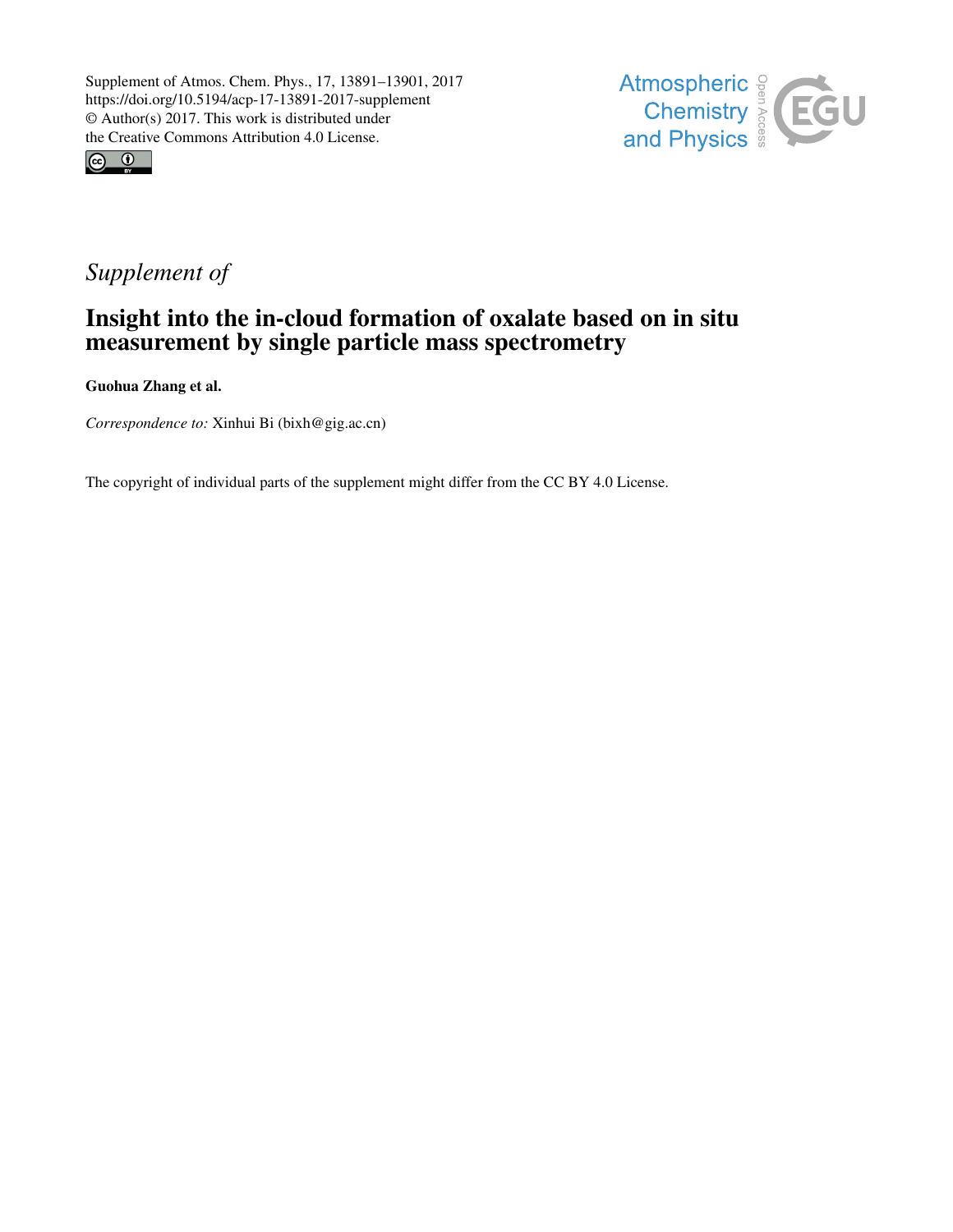#### 19 **Instrumentation**

#### 20 **SPAMS**

21 Individual particles are introduced into SPAMS through a critical orifice. They are 22 focused and accelerated to specific velocities, which are determined by two continuous 23 diode Nd:YAG laser beams (532 nm). Based on the measured velocities, a pulsed laser 24 (266 nm) downstream is trigger to desorp/ionize the particles. The produced positive and 25 negative molecular fragments are recorded. In summary, a velocity, a detection moment, 26 and an ion mass spectrum are recorded for each ionized particle, while there is no mass 27 spectrum for not ionized particles. The velocity could be converted to *d*va based on a 28 calibration using polystyrene latex spheres (PSL, Duke Scientific Corp., Palo Alto) with 29 predefined sizes. The identified ion peaks have peak areas larger than 5 (arbitrary unit), 30 whereas the noise level is lower than 1.

31

### 32 **An discussion on the preferential association of oxalate within Fe-rich and Amine**

33 **particles** 

34 As shown in Fig. 4, ~10% of oxalate was associated with Fe-rich particles, second 35 only to the K-rich particles. Regarding that the Fe-rich particles only accounted for  $2.5 \pm$ 36 0.4% of all the detected particles (Lin et al., 2017), it might reflect that the Fe facilitated 37 the formation of oxalate. Fenton reactions involving iron can produced more oxidants (e.g., 38 •OH) (Nguyen et al., 2013; Herrmann et al., 2015), which is an important factor for the 39 formation of oxalate (Ervens et al., 2014). While Sorooshian et al. (2013), Zhou et al. 40 (2015), and Cheng et al. (2017) have suggested that oxalate can be significantly lost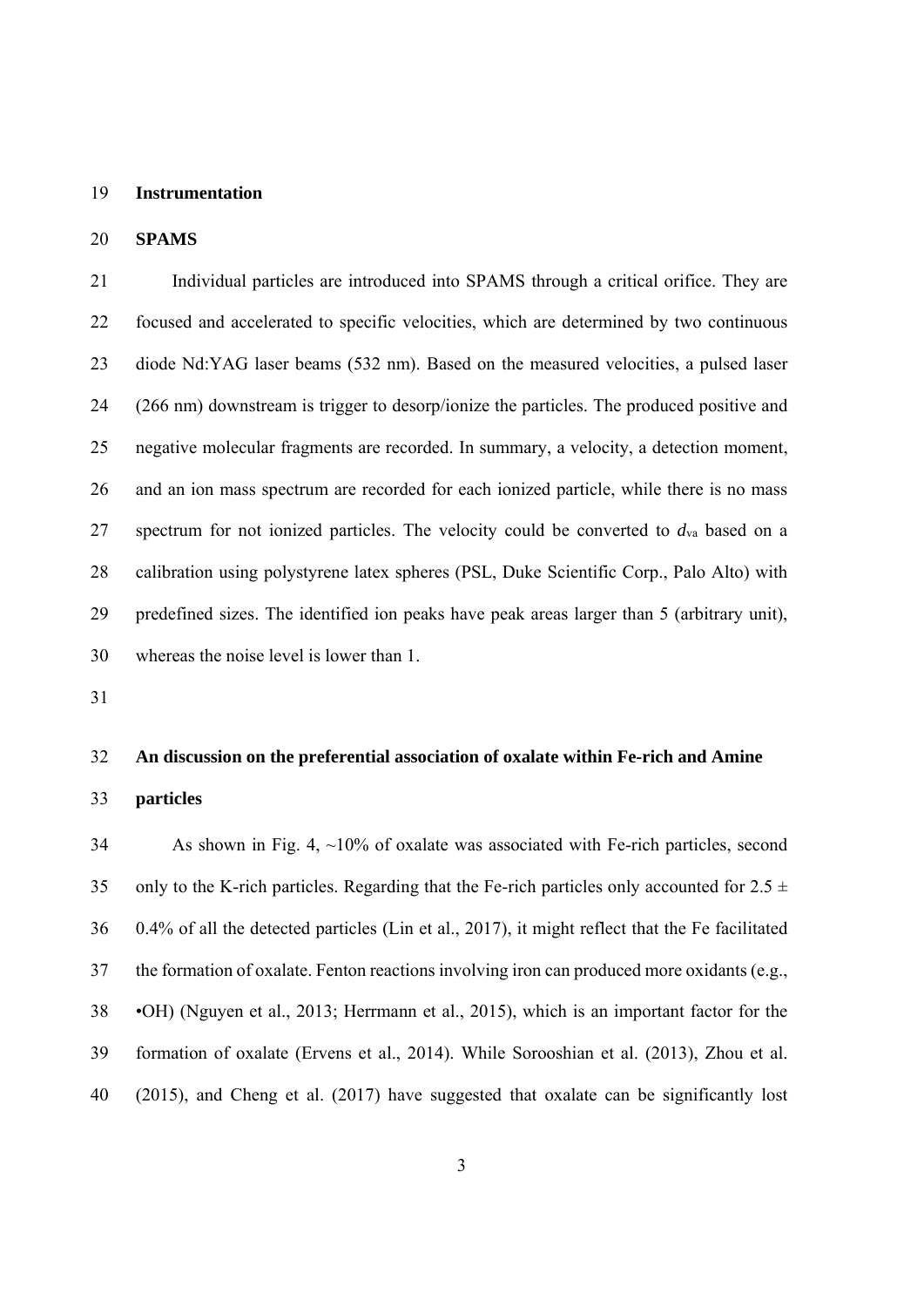| 41 | through the photolysis of iron-oxalato complexes. The difference between these                      |
|----|-----------------------------------------------------------------------------------------------------|
| 42 | observations and this study might be attributed to the different radiation. Our observation         |
| 43 | was conducted at a mountain site in winter, mostly covered with orographic cloud, resulted          |
| 44 | in very low visibility $(< 500 \text{ m})$ , and thus low radiation was expected during sampling.   |
| 45 | With sampling conducted on an aircraft, cloud water collected by Sorooshian et al. (2013)           |
| 46 | included the below and top of cloud water samples, and thus photolysis is expected. On the          |
| 47 | other hand, the highest fraction ( $>$ 30%) of oxalate was found to be internally mixed with        |
| 48 | metal-containing (e.g., iron, zinc, copper) particles in the Pearl River Delta region (Cheng        |
| 49 | et al., 2017). The internally mixed oxalate and iron could account for $\sim$ 50% of iron particles |
| 50 | at nighttime (Zhou et al., 2015). Additionally, oxalate was also found to be slightly               |
| 51 | enriched in amine-containing particles, which is most probably attributed to the enhanced           |
| 52 | partition of amine to wet aerosols (Rehbein et al., 2011; Zhang et al., 2012).                      |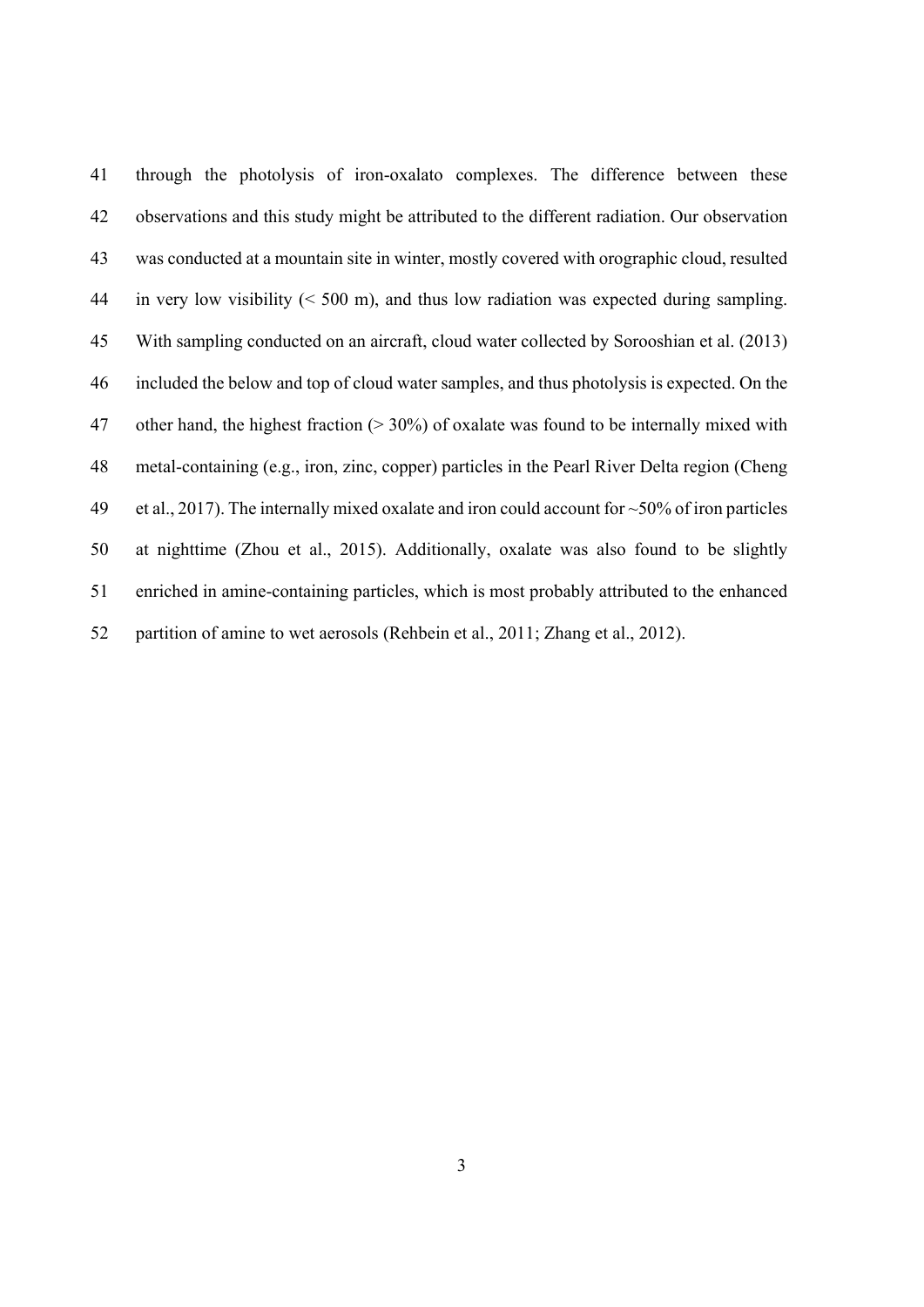53 Table S1. Correlation analysis between the hourly detected number for species in 54 cloud-free particles ( $N = 109$ ) and *cloud RES* particles ( $N = 123$ ). Most of the analysis 55 shows significant correlation ( $p < 0.001$ ) between the species, with the R<sup>2</sup> shown as follows. 56 Results without significant correlation are marked with superscripts a and b.

57

|            | $m/z -45$ | $m/z - 59$     | $m/z - 71$              | $m/z - 73$     | $m/z - 89$               | K-rich |
|------------|-----------|----------------|-------------------------|----------------|--------------------------|--------|
| $m/z - 45$ |           |                |                         |                |                          |        |
| $m/z - 59$ | 0.92/0.93 | $\overline{1}$ |                         |                |                          |        |
| $m/z - 71$ | 0.77/0.33 | $0.92/0.35$ 1  |                         |                |                          |        |
| $m/z - 73$ | 0.94/0.81 | 0.92/0.86      | 0.80/0.20               | $\overline{1}$ |                          |        |
| $m/z - 89$ | 0.22/0.32 |                | $0.38/0.45$ $0.46/0.12$ | 0.33/0.64      | $\overline{\phantom{a}}$ |        |
| K-rich     | 0.52/0.58 | 0.33/0.59      | $0.21/0^a$              | 0.57/0.72      | $0.05b$ /0.41 1          |        |
|            |           |                |                         |                |                          |        |

58

59  $a^p = 0.37$ ;  $b^p = 0.009$ .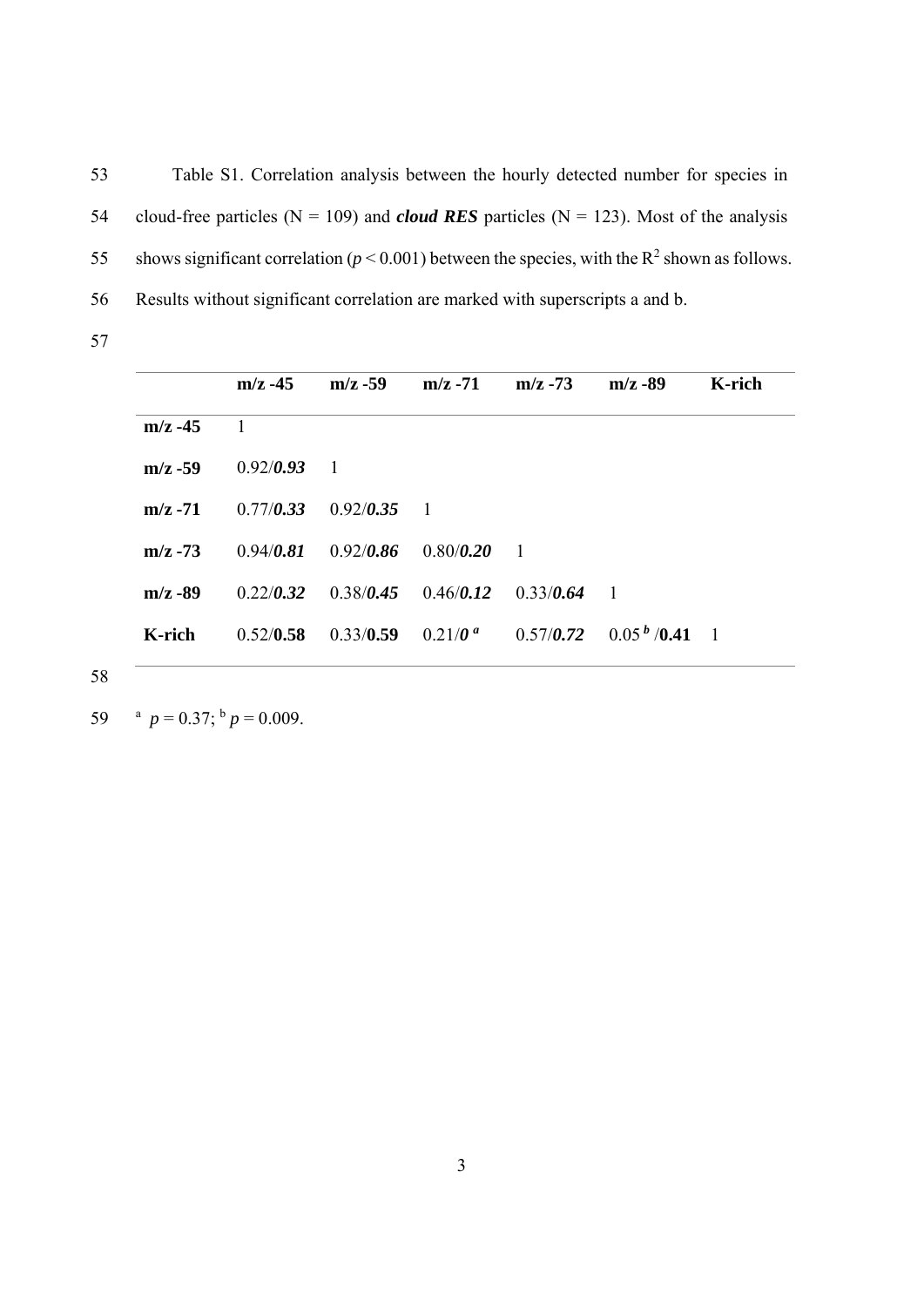- 60 Table S2. Number fraction (%) of ion peaks for organic acids associated with all the
- 61 detected particles and K-rich particles, respectively.
- 62
- 63

|            | Ion peaks All the detected | <b>K-rich particles</b><br>64 |  |
|------------|----------------------------|-------------------------------|--|
|            | particles $(\% )$          | $($ %)                        |  |
| $m/z - 45$ | $12.4 \pm 0.1$             | $21.5 \pm 0.3$                |  |
| $m/z - 59$ | $8.6 \pm 0.1$              | $16.5 \pm 0.3$                |  |
| $m/z - 71$ | $2.8 \pm 0.1$              | $56 \pm 01$                   |  |
| $m/z - 73$ | $12.6 \pm 0.1$             | $22.5 \pm 0.3$                |  |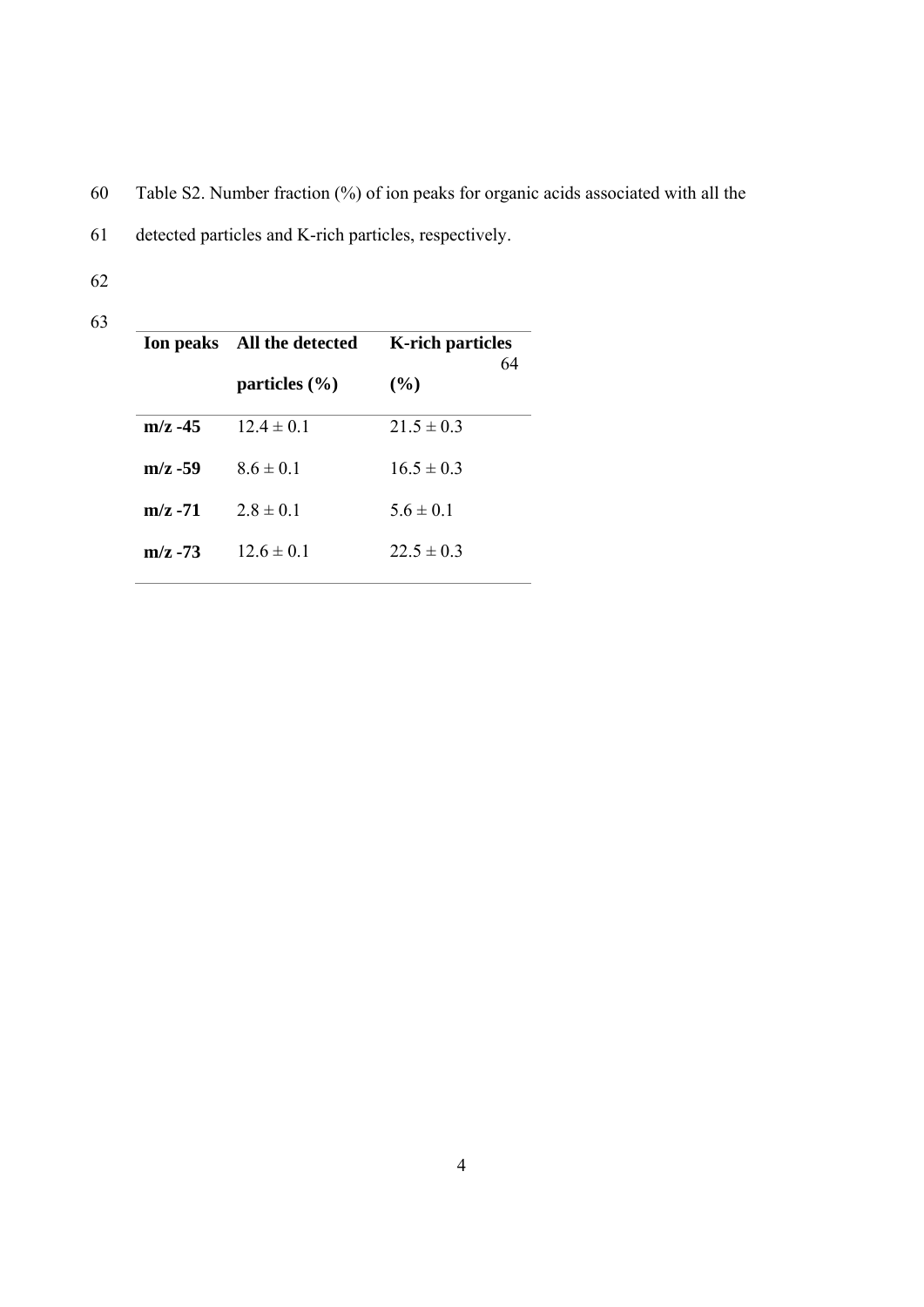65 Table S3. Number fraction (%) of the major OAs relative to all the detected particles, and 66 visibility during each cloud event. Visibility was used here to indicate the cloud water 67 content, since visibility is mainly controlled by the droplet number in cloud.

| <b>Ion peaks</b>       | Cloud I         | Cloud II        | Cloud III       |    |
|------------------------|-----------------|-----------------|-----------------|----|
|                        |                 |                 |                 | 69 |
| $m/z - 45$             | $16.5 \pm 11.1$ | $4.8 \pm 1.2$   | $8.6 \pm 4.7$   |    |
| $m/z - 59$             | $16.0 \pm 9.6$  | $3.9 \pm 1.2$   | $8.6 \pm 5.5$   |    |
| $m/z - 71$             | $8.7 \pm 7.3$   | $0.6 \pm 0.4$   | $4.0 \pm 4.1$   |    |
| <b>Visibility (km)</b> | $0.05 \pm 0.03$ | $0.31 \pm 0.69$ | $0.11 \pm 0.17$ |    |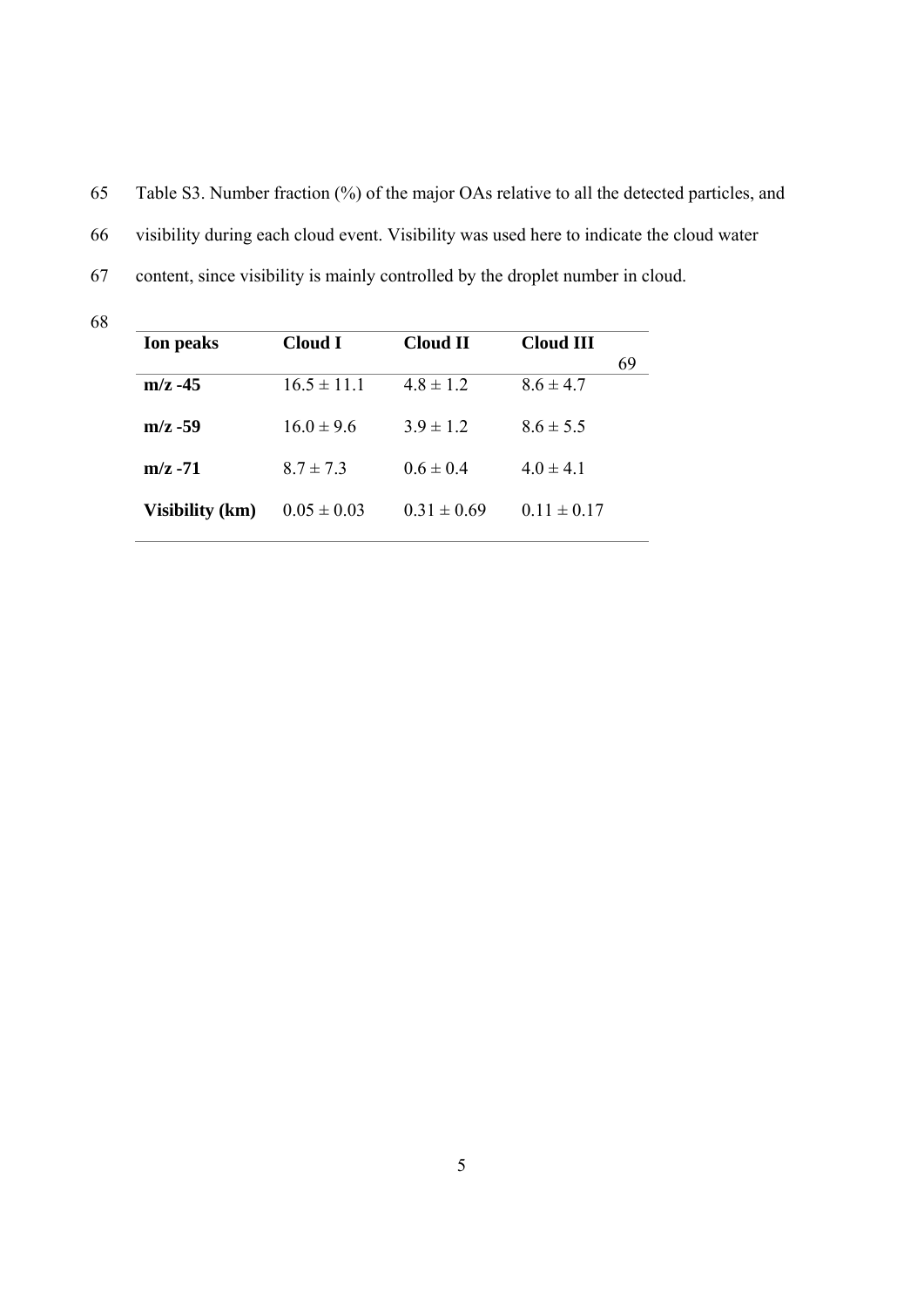

71 **Figure S1.** The number-based digitized mass spectrum of all the detected oxalate-72 containing particles. Compared with the number fraction of ammonium in Fig. 3, the 73 result shows higher Nfs in oxalate-containing particles than ones in all particles, except 74 m/z 18 (ammonium). As can be seen in Fig. 4, oxalate was dominantly distributed in K-75 rich particle type, which contained lower fraction of ammonium (~40%). However, as the 76 dominant type in all the detected particles, EC type contained higher fraction (~80%) of 77 ammonium. Therefore, the alkali nature (larger abundance of potassium, sodium) of the 78 K-rich might explain the lower fraction of ammonium associated with the oxalate-79 containing particles.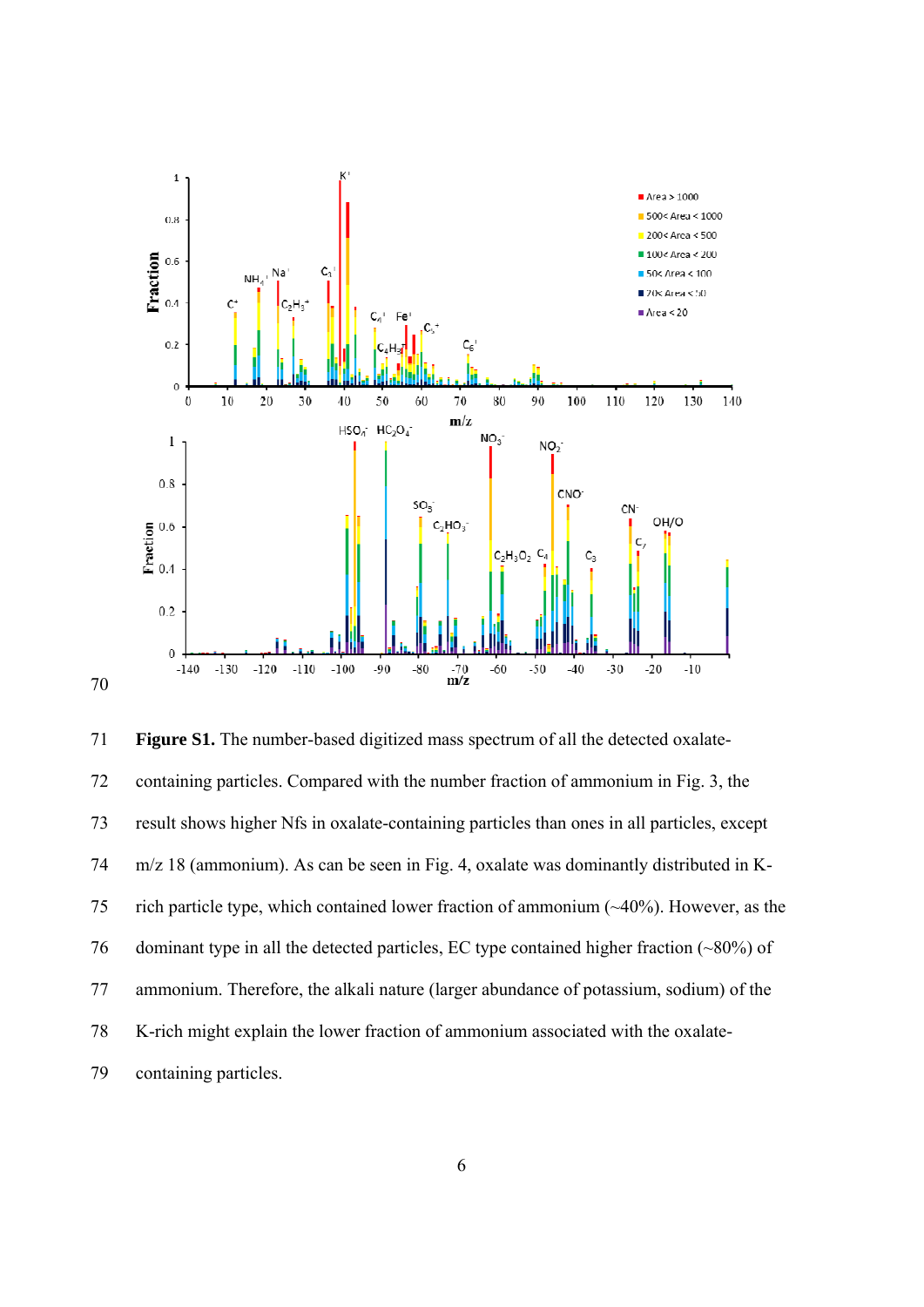80 (a)



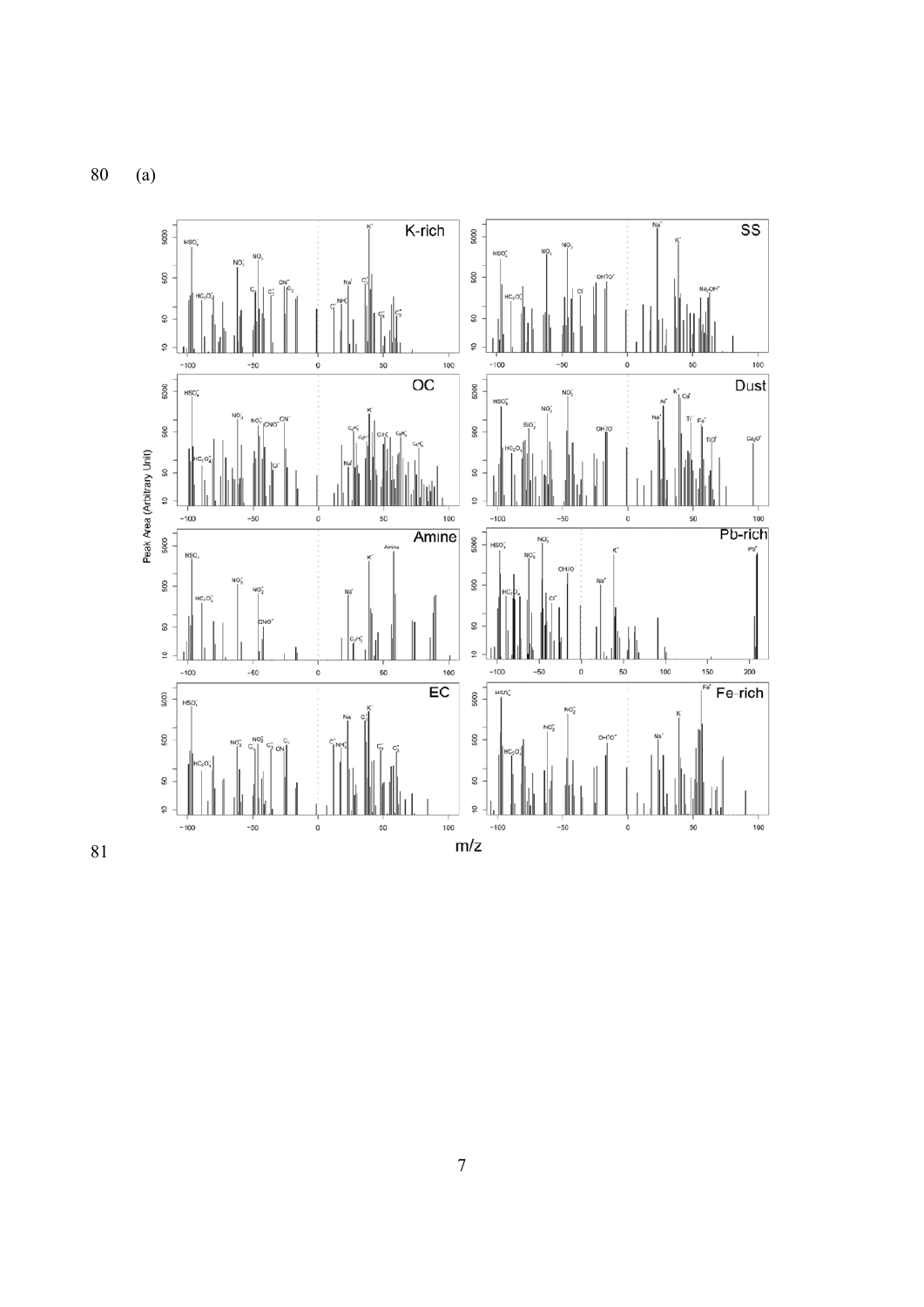82 (b)





84 Figure S2. (a) Average mass spectra and (b) the size-resolved number fraction for each 85 particle type of oxalate-containing particles. Representative ions peaks were labeled for 86 each particle types. One may expect that oxalate at the largest *d*va (1.3-1.4 μm) is 87 associated with aged sea salt and/or mineral dust particles. However, our result shows 88 that the aged biomass burning particles could contribute to the largest *d*va (1.3-1.4 μm) 89 mode of oxalate. However, it shouldn't be conclusive since only 12 particles were found 90 at this size range.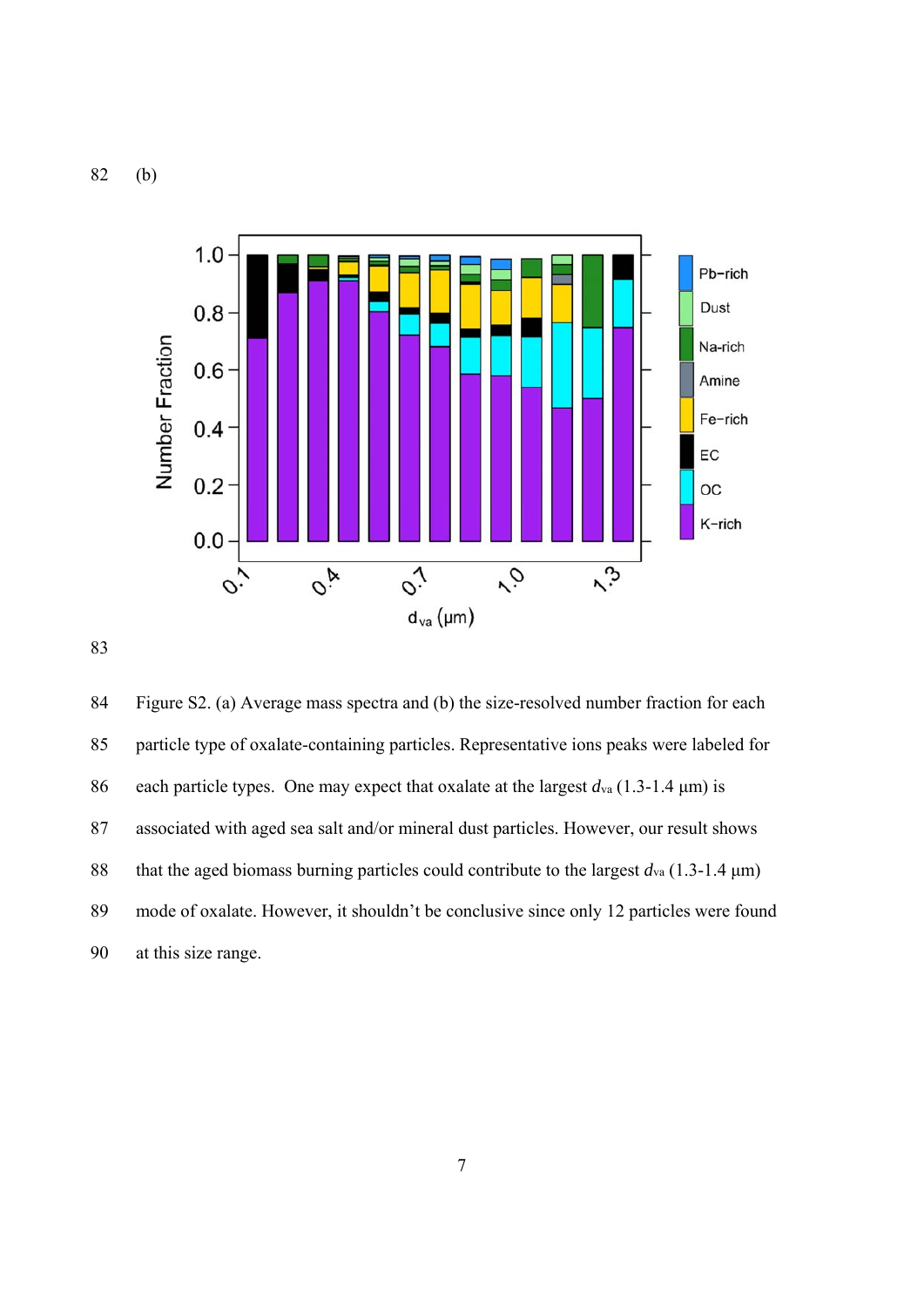

91

92 Figure S3. The normalized unscaled number size distribution of oxalate-containing 93 particles in cloud-free, RES, and INT particles, respectively.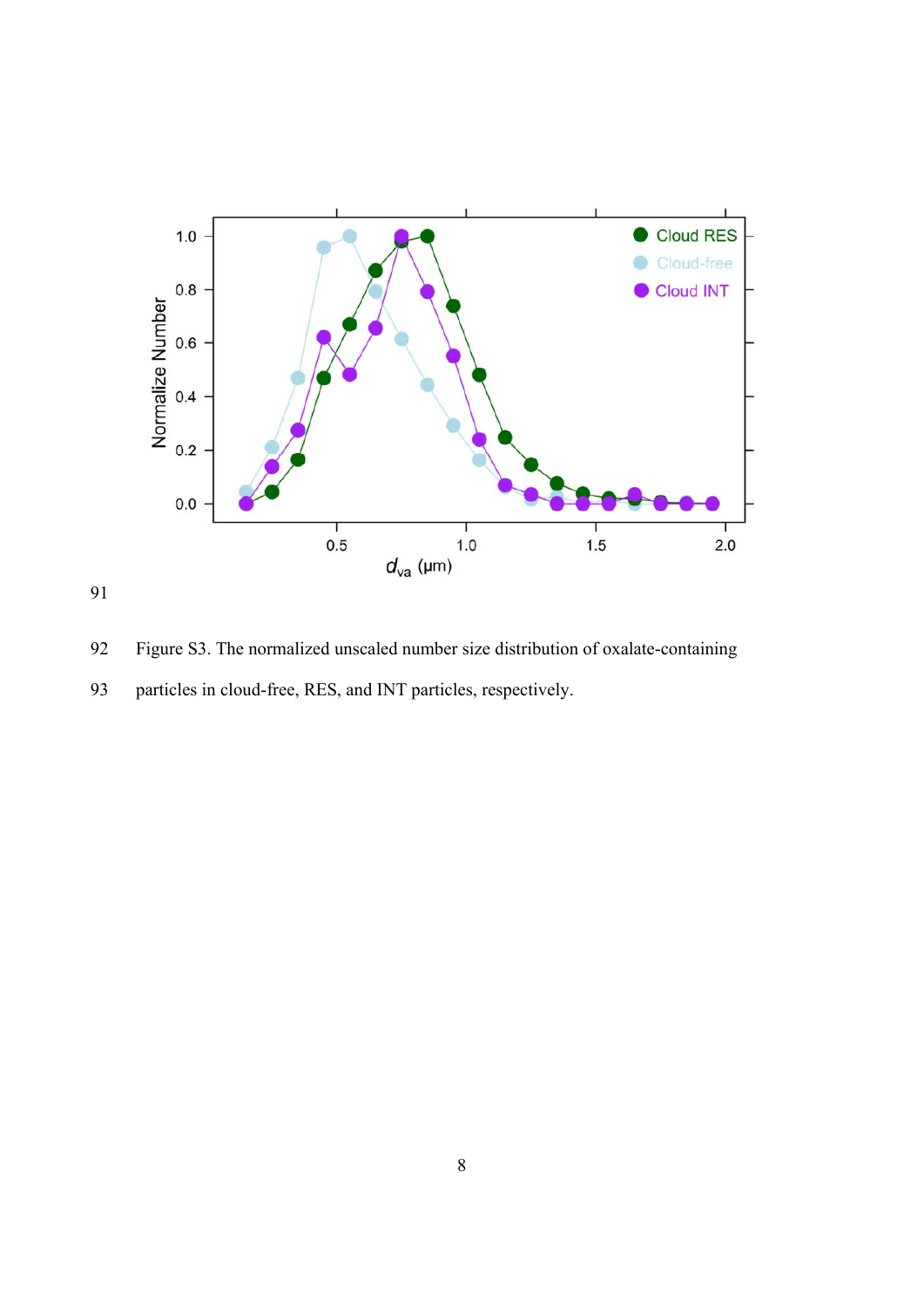

Relative Humidity (%)

95 Figure S4. Scattering plots of (upper) the number fraction and (lower) the RPA of the 96 oxalate-containing particles versus relative humidity, separated for the cloud-free, cloud 97 RES, and cloud INT particles . The coloration indicates the wind direction.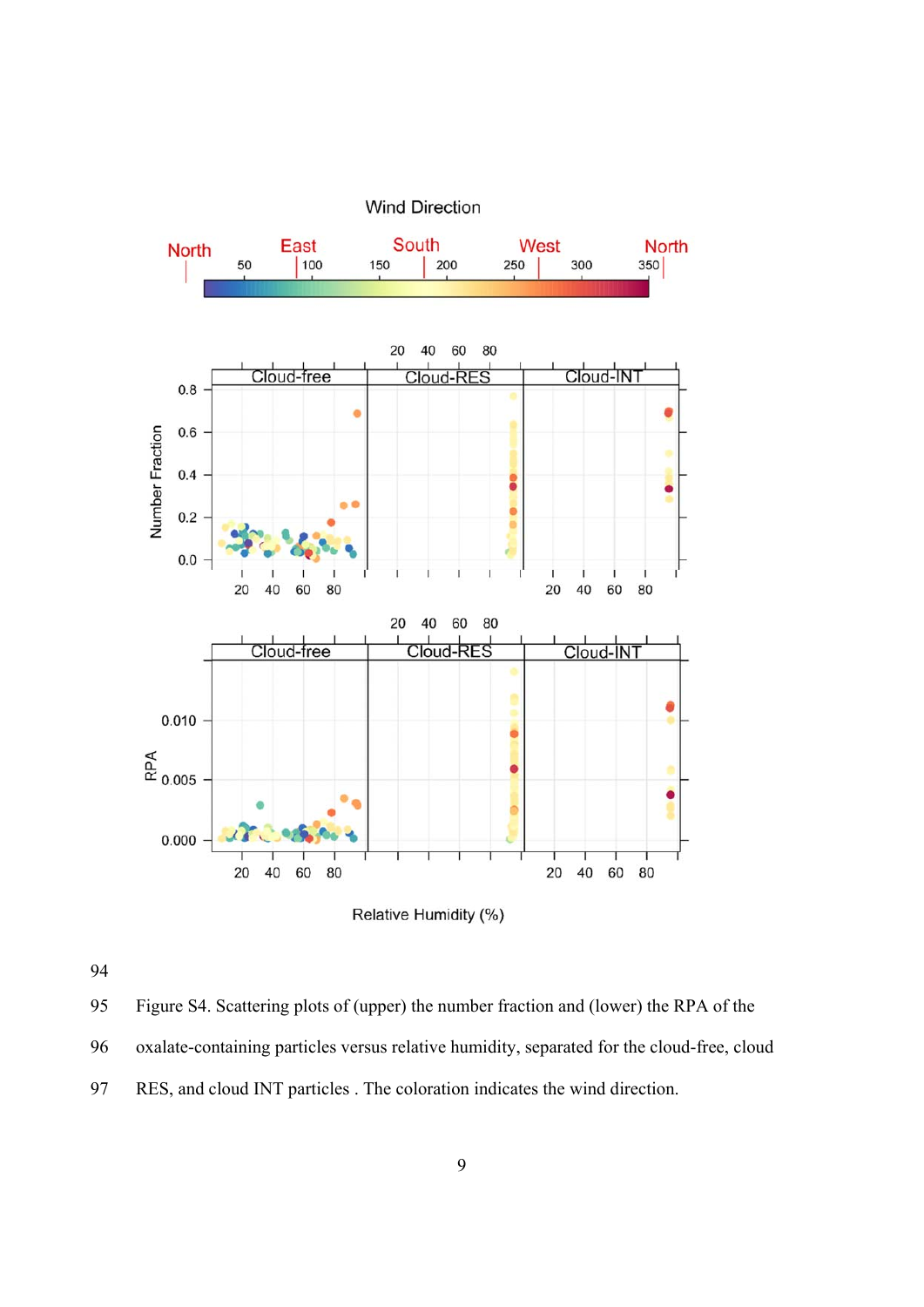

99 Figure S5. Size-resolved distribution of RPAs for each species in the cloud-free and RES 100 particles.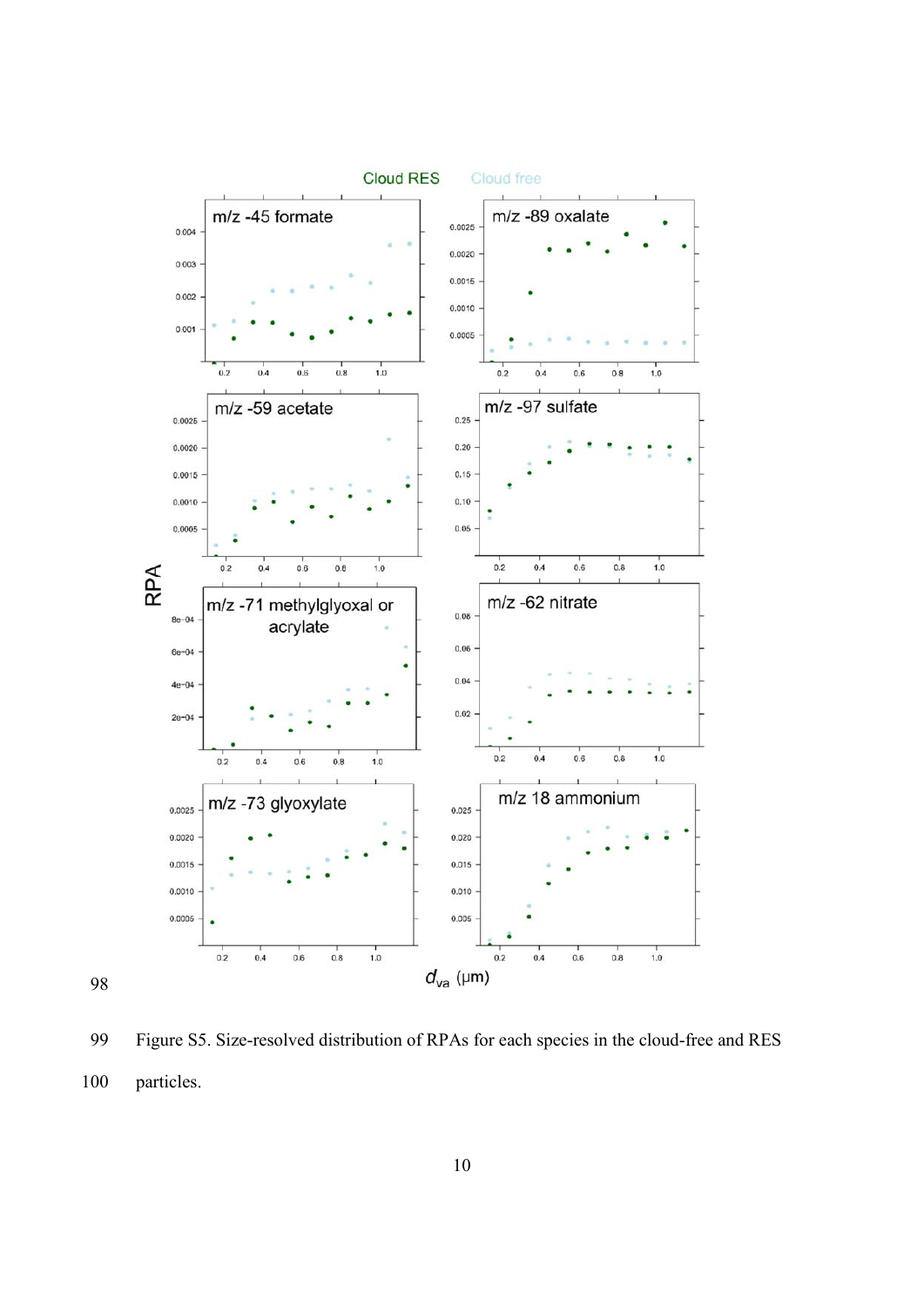

- 102 Figure S6. Number fraction of each oxalate-containing particle type for the (a) cloud-free,
- 103 (b) cloud RES, and (c) cloud INT particles, respectively.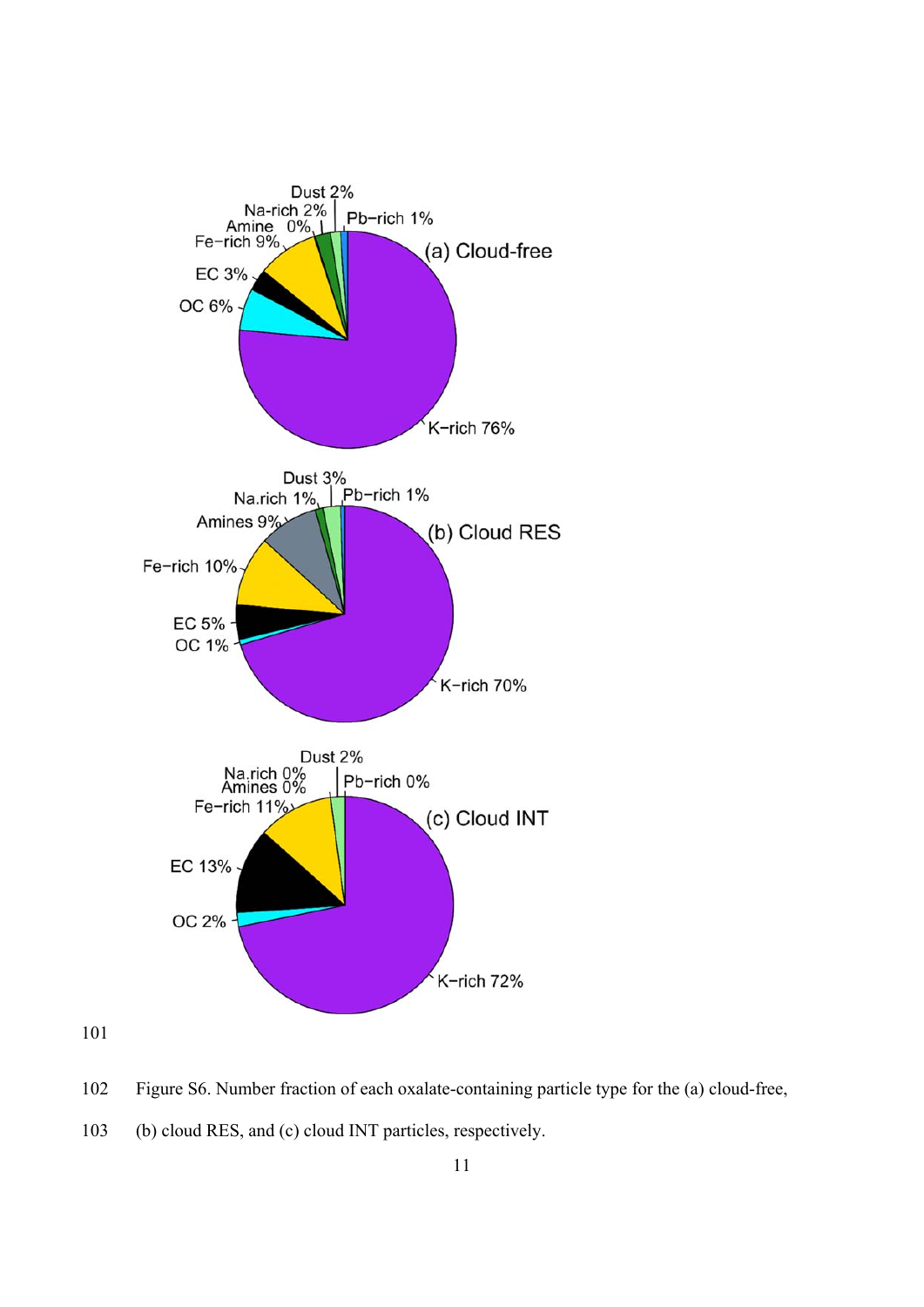

104 105

106 Figure S7. Box and whisker plot of the variations of number fractions for four OAs in (a-107 d) all the detected particles, and (e-h) oxalate-containing particles, separated for cloud-free, 108 RES, and INT particles, respectively. In a box and whisker plot, the lower, median and 109 upper line of the box denote the 25, 50, and 75 percentiles, respectively; the lower and 110 upper edges of the whisker denote the 10 and 90 percentiles, respectively. Open circles 111 shows the data not included between the whiskers, which is larger than 90 percentiles or 112 lower than 10 percentiles of the data set.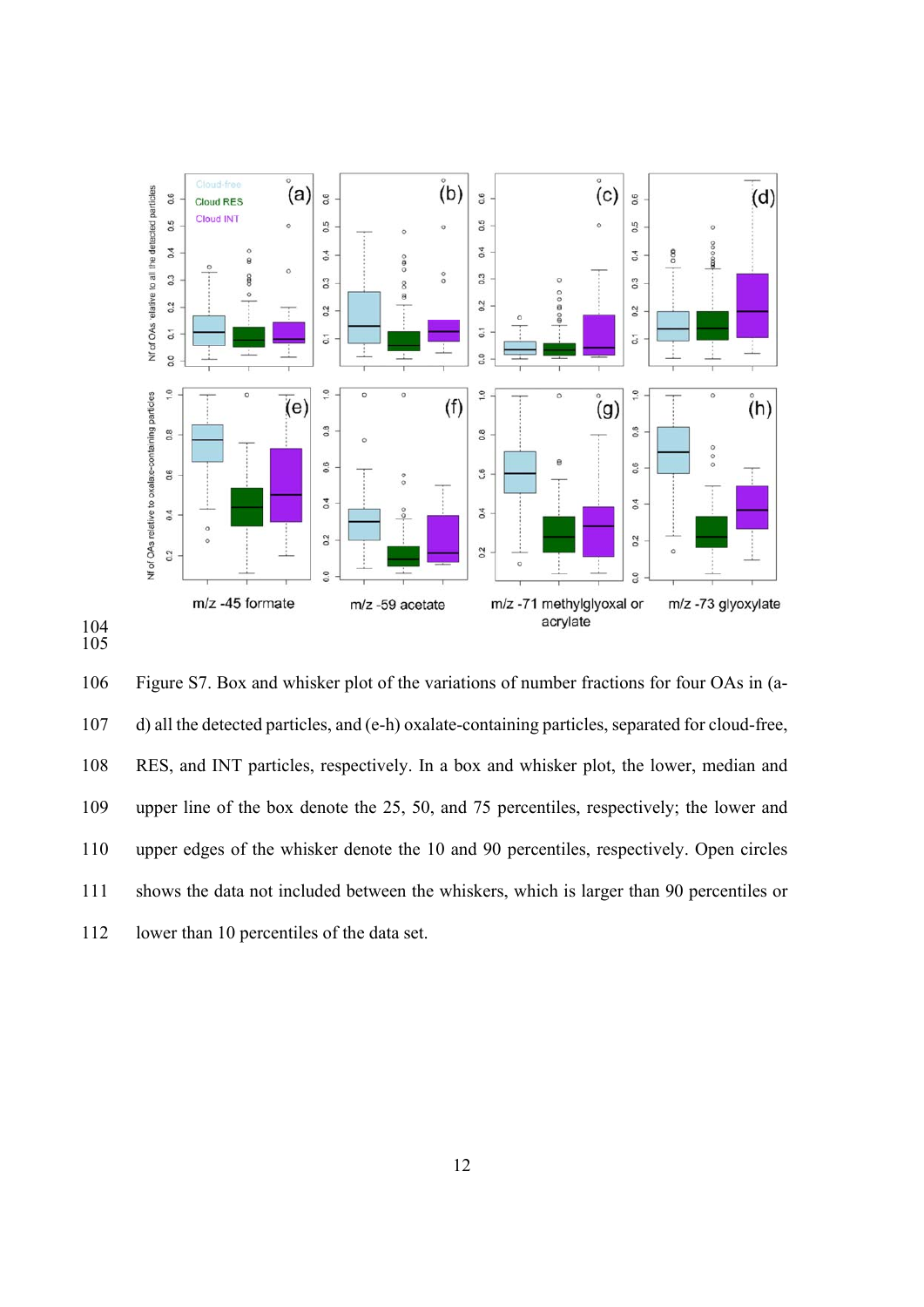#### 113 References

- 114 Cheng, C., Li, M., Chan, C. K., Tong, H., Chen, C., Chen, D., Wu, D., Li, L., Wu, C.,
- 115 Cheng, P., Gao, W., Huang, Z., Li, X., Zhang, Z., Fu, Z., Bi, Y., and Zhou, Z.: Mixing
- 116 state of oxalic acid containing particles in the rural area of Pearl River Delta, China:
- 117 implications for the formation mechanism of oxalic acid, Atmos. Chem. Phys., 17,
- 118 9519-9533, doi:10.5194/acp-17-9519-2017, 2017.
- 119 Ervens, B., Sorooshian, A., Lim, Y. B., and Turpin, B. J.: Key parameters controlling OH-
- 120 initiated formation of secondary organic aerosol in the aqueous phase (aqSOA), J.
- 121 Geophys. Res.-Atmos., 119, 3997-4016, doi:10.1002/2013JD021021, 2014.
- 122 Herrmann, H., Schaefer, T., Tilgner, A., Styler, S. A., Weller, C., Teich, M., and Otto, T.:
- 123 Tropospheric Aqueous-Phase Chemistry: Kinetics, Mechanisms, and Its Coupling to
- 124 a Changing Gas Phase, Chem. Rev., 115, 4259-4334, doi:10.1021/cr500447k, 2015.
- 125 Nguyen, T. B., Coggon, M. M., Flagan, R. C., and Seinfeld, J. H.: Reactive Uptake and
- 126 Photo-Fenton Oxidation of Glycolaldehyde in Aerosol Liquid Water, Environ. Sci.
- 127 Technol., 47, 4307-4316, doi:10.1021/es400538j, 2013.
- 128 Rehbein, P. J. G., Jeong, C. H., McGuire, M. L., Yao, X. H., Corbin, J. C., and Evans, G.
- 129 J.: Cloud and Fog Processing Enhanced Gas-to-Particle Partitioning of
- 130 Trimethylamine, Environ. Sci. Technol., 45, 4346-4352, doi:10.1021/es1042113,
- 131 2011.
- 132 Sorooshian, A., Wang, Z., Coggon, M. M., Jonsson, H. H., and Ervens, B.: Observations
- 133 of Sharp Oxalate Reductions in Stratocumulus Clouds at Variable Altitudes: Organic
- 134 Acid and Metal Measurements During the 2011 E-PEACE Campaign, Environ. Sci.
- 135 Technol., 47, 7747-7756, doi:10.1021/es4012383, 2013.